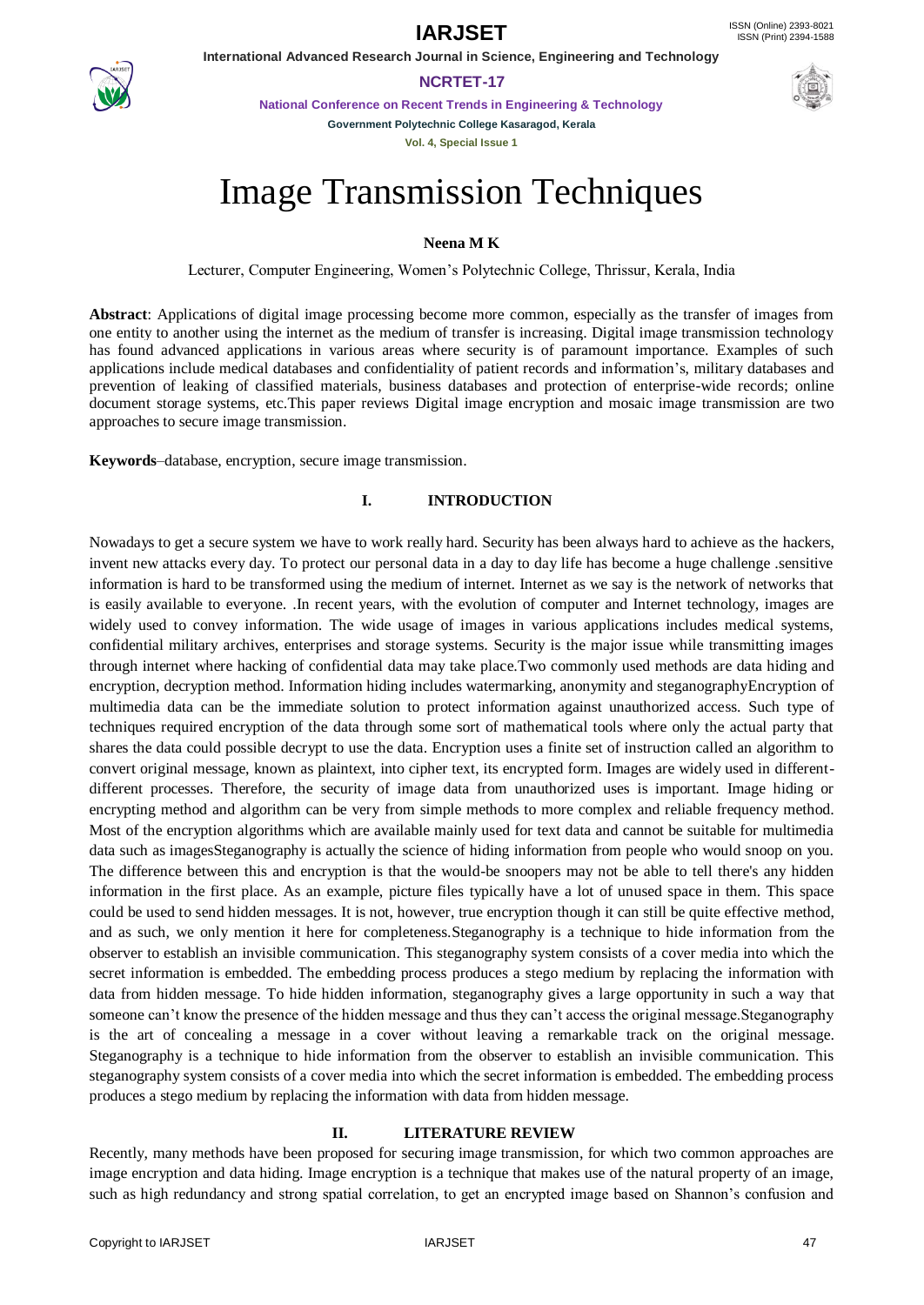**International Advanced Research Journal in Science, Engineering and Technology**



**NCRTET-17**

**National Conference on Recent Trends in Engineering & Technology**



**Government Polytechnic College Kasaragod, Kerala Vol. 4, Special Issue 1**

diffusion properties. The encrypted image is a noise image so that no one can obtain the secret image from it unless he/she has the correct key. However, the encrypted image is a meaningless file, which cannot provide additional information before decryption and may arouse an attacker's attention during transmission due to its randomness in form. An alternative to avoid this problem is data hiding that hides a secret message into a cover image so that no onecan realize the existence of the secret data, in which the data type of the secret message investigated in this paper, is an image. Existing data hiding methods mainly utilize the techniques of least significant bit substitution, histogram shifting, difference expansion, prediction-error expansion, recursive histogram modification, and discrete cosine/wavelet transformations. If one wants to hide a secret image into a cover image with the same size, the secret image must be highly compressed. One of the compression methods where JPEG compression but it is not suitable for line drawings and textual graphics .Cryptography is widely used and is not a new scenario toa person from computer background. But for a person not from computer background will find it very difficult to send personal images using the concept of cryptography. Cryptography is basically used to hide the original data into a coded data so that unauthorized access can be prevented.

# **1.1. Transmission techniques**

# 1.1.1. Digital Image Encryption Approach

Everyday technology is changing and according to that; the security norms should also change to keep confidentiality while transmitting. One such approach is Image Encryption, which normally uses the properties and characteristics of digital images to meet the practical requirement in applications related to important fields like medicine and military. The idea behind the image encryption is to create an image with necessary secret data in it, But it is difficult to understand the mechanism behind it. The original image characteristics are considered and converted into the desired security norms. The reliability of the image encryption technique is: No authenticated person can ever decrypt the hidden data without Military Online Confidential Confidential Medical Databases Personal Archives Archives Databases 3 the authenticated key and having the proper knowledge about the desired security norms. Digital image comprises of different properties, and the image encryption approach uses some unique properties of the image to hide the confidential data in digital content in a reliable way. The digital image used in many applications should maintain the security levels in an accurate way to provide better security to the image utilized in the digital media. To accomplish the task of encryption in a reliable way to online storage applications, this is categorized into three groups as following: a. The encryption algorithm based on the position permutation b. The encryption algorithm based on valuing transformation c. The encryption algorithm based on perceived data transformation.An alternative method to avoid this problem is the data hiding that hides a secret message into a cover image so that no one can realize the existence of the secret image. But the main issue of data hiding is that if one wants to hide a secret image into a cover image with the same size, the secret image must be exceptionally compacted ahead of time. However for many applications, such as transmitting medical pictures, legal documents, and military images and so on that contain confidential information, in such cases data compression operations results in a loss of important information.

# 1.2. Digital Image Covering up Approach

The image encryption has the drawback of natural prediction. The covering upimage. To recover, one must first successfully crack the mysterious element place in the image that is going to be transmitted.Image encryption uses the image default procedures such as high redundancy and bettercorrelation nature in terms of spatial domain. The default properties used for processing depend on Shannon diffusion as well as confusion properties. The secret encrypted image is a noisy image, and it is not revealed until and unless one has the authentic key. The main drawback of the image encryption approach is that it attracts the authenticated person's attention towards it while transmission using the Internet as a source of the medium.Mosaic image is a one type of art in which it is manufactured by generating small pieces of materials like stone, glass, tile etc

# 1.3. Mosaic Images Transmission Technique

A new technique for secure image transmission is proposed, which transforms a secret image into a significant mosaic image with the same size and resembling a preselected target image. The transformation process is controlled by a secret key and only with the secret key can a person recover the secret image nearly without any loss from the mosaic image. The new strategy is enlivened by Lai and Tsai [4], in which a new sort of computer art image, called secret –